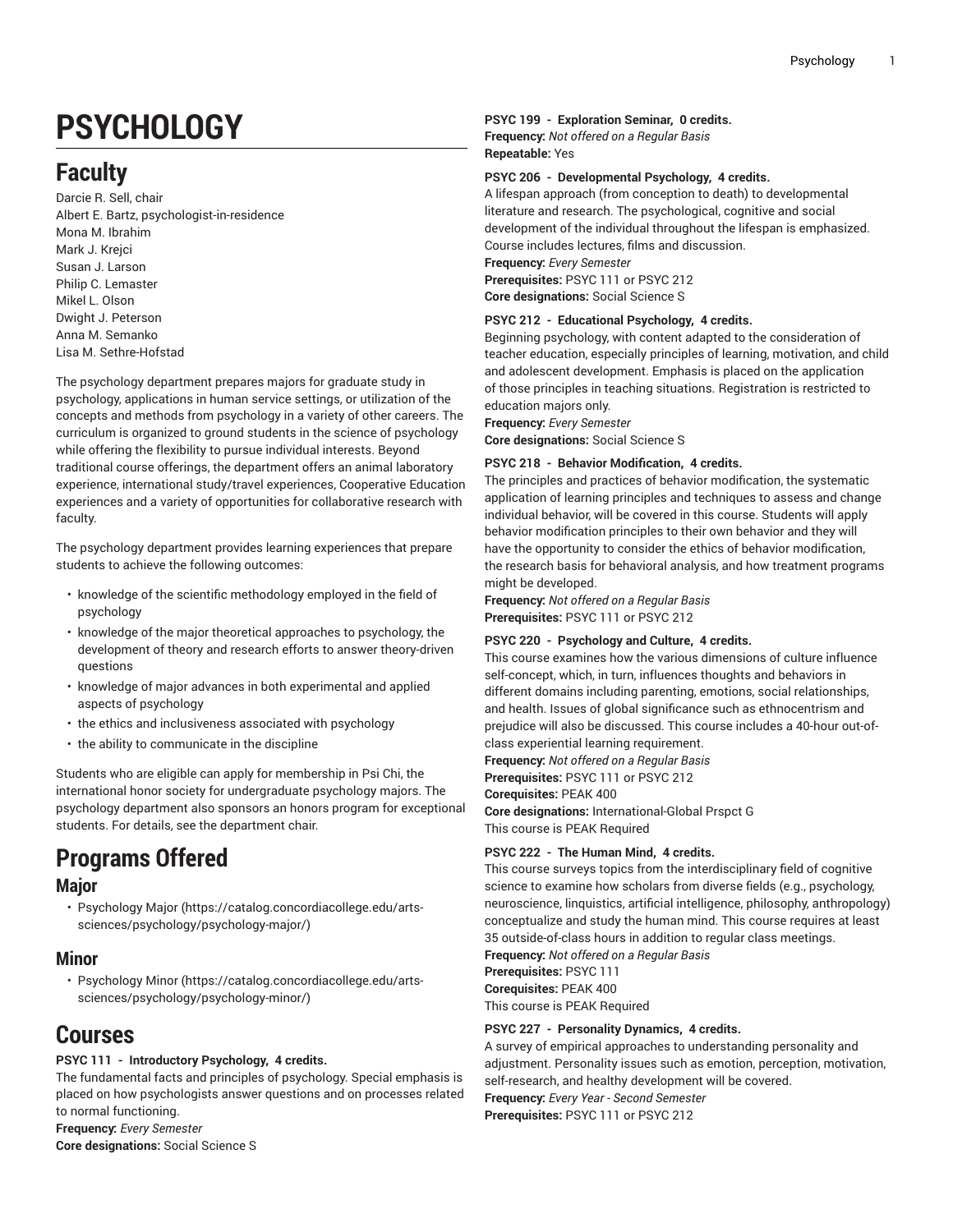#### **PSYC 230 - Statistics and Psychology Measurement, 4 credits.**

A treatment of the basic statistical methods underlying research and measurement in the behavioral sciences. Both descriptive and inferential statistics are studied, with special emphasis on applications to psychological testing and research. Prerequisite: high school higher algebra or consent of instructor. This course can also count toward the global studies program and the environmental and sustainability studies program.

**Frequency:** *Every Semester*

**PSYC 300 - May Seminar, 4 credits.**

**Frequency:** *Not offered on a Regular Basis*

#### **PSYC 301 - Research Methods in Psychology, 4 credits.**

A study of research design in psychology and a survey of variables affecting the results and analysis of research. Students design and carry out research projects in consultation with the instructor.

**Frequency:** *Every Semester*

**Prerequisites:** (PSYC 111 or PSYC 212) and PSYC 230

#### **PSYC 318 - Learning and Behavior, 4 credits.**

A study of the basic principles of learning and behavior, with a research emphasis. Topics include simple reflexive behavior, Pavlovian conditioning, and operant conditioning. The role of learning in the lives of both human and nonhuman animals will be addressed. An animal laboratory component allows students to employ the basic principles of learning.

**Frequency:** *Not offered on a Regular Basis* **Prerequisites:** PSYC 111 or PSYC 212

#### **PSYC 319 - Behavioral Neuroscience, 4 credits.**

A study of the fundamental physiological correlates of behavior and mental processes. Topics include: the structure and function of the nervous system, neural communication and how neural activity corresponds with behavior. Methods used to study the nervous system and recent findings in behavioral neuroscience will be discussed. **Frequency:** *Every Year - First Semester*

**Prerequisites:** PSYC 111 or PSYC 212

#### **PSYC 323 - Perception, 4 credits.**

This course begins with the anatomy of the sense organs and the physics of stimuli. Building from this foundation, we explore the information processing centers of the brain to understand how we organize conscious perceptions. Idiosyncrasies of this process produce illusions that show the constructed nature of our mental lives. We also explore cases of neural damage that give rise to surprising and informative deficits in perception.

**Frequency:** *Alternate Years - 1st Semester* **Prerequisites:** PSYC 111 or PSYC 212

#### **PSYC 324 - Drugs and Behavior, 4 credits.**

The objective of this course is to introduce you to the topic of behavioral pharmacology. We will cover topics such as basic pharmacology, neurophysiology of drug effects, drug tolerance and drug abuse. Some issues we will cover include: Why do people take drugs? What effects do drugs have on the body? What is drug addiction? These questions will be considered from behavioral, pharmacological and neurophysiological perspectives.

**Frequency:** *Not offered on a Regular Basis* **Prerequisites:** PSYC 111 or PSYC 212 or BIOL 121 or NEU 109 **Core designations:** Social Science S This course is PEAK Optional

#### **PSYC 325 - Health Psychology, 2 credits.**

This interdisciplinary field of psychology and medicine is explored through an investigation of the development and integration of behavioral and biomedical knowledge and techniques. The application of this knowledge and these techniques to chronic pain, cardiovascular problems, headaches and other traditionally stress-related disorders is considered.

**Frequency:** *Not offered on a Regular Basis*

**Prerequisites:** PSYC 111 or PSYC 212 or BIOL 101 or BIOL 121

**PSYC 326 - Advanced Developmental Psychology: Aging, 4 credits.** This course addresses the progression of normative human development during late life. Students will study foundational developmental theories of aging, research methods and ethics involved in the study of aging populations, and complex issues that affect aging individuals. This course is designed to be taken after completing an introductory-level course on human development.

**Frequency:** *Not offered on a Regular Basis* **Prerequisites:** (PSYC 111 or PSYC 212) and PSYC 206 **Corequisites:** PEAK 400 This course is PEAK Required

#### **PSYC 328 / NEU 328 - Human Neuropsychology, 4 credits.**

This course will provide a comprehensive understanding of brain and nervous system physiology. The focus will be on how the nervous system governs behavioral and cognitive processes. Functional and dysfunctional physiology and what this tells us about maladaptive behaviors will also be discussed.

**Frequency:** *Alternate Years - 2nd Semester*

**Prerequisites:** NEU 109 or (PSYC 319 or PSYC 321)

**Corequisites:** PEAK 400

This course is PEAK Required

#### **PSYC 333 - Psyc of Arab-Muslim Societies, 2 credits.**

This course introduces students to the culture and psychology of Arab-Muslim societies. The cross-cultural validity of major psychological theories and research findings will be examined in relation to Arab-Muslim culture. Topics addressed will include lifespan influences on personality development, Islamic beliefs and their influence on daily life, gender schemas and gender roles, poverty and social class dynamics, the system of honor, social codes of behavior, family structure and roles, the urban lifestyle compared to rural and tribal lifestyles, and the tension between tradition and modernity.

**Frequency:** *Not offered on a Regular Basis* **Core designations:** International-Global Prspct G

#### **PSYC 345 - Psychology of Sport, 4 credits.**

This course focuses on the many facets of sport and exercise psychology. Topics include sport socialization and motivation to participate, performance enhancement, coaching, team building and leadership, and the role of sports and exercise in the lives of children, adolescents and adults.

**Frequency:** *Not offered on a Regular Basis* **Prerequisites:** PSYC 111 or PSYC 212

#### **PSYC 347 - Psychology and Religion, 4 credits.**

This course explores an empirical investigation into the role that religion plays in people's lives. Current and historical research that explores psychological dimensions of religion is reviewed. Students read original works in the field and analyze recent research investigating a wide range of religious behavior and thinking.

**Frequency:** *Not offered on a Regular Basis* **Prerequisites:** PSYC 111 or PSYC 212 **Corequisites:** PEAK 400 This course is PEAK Required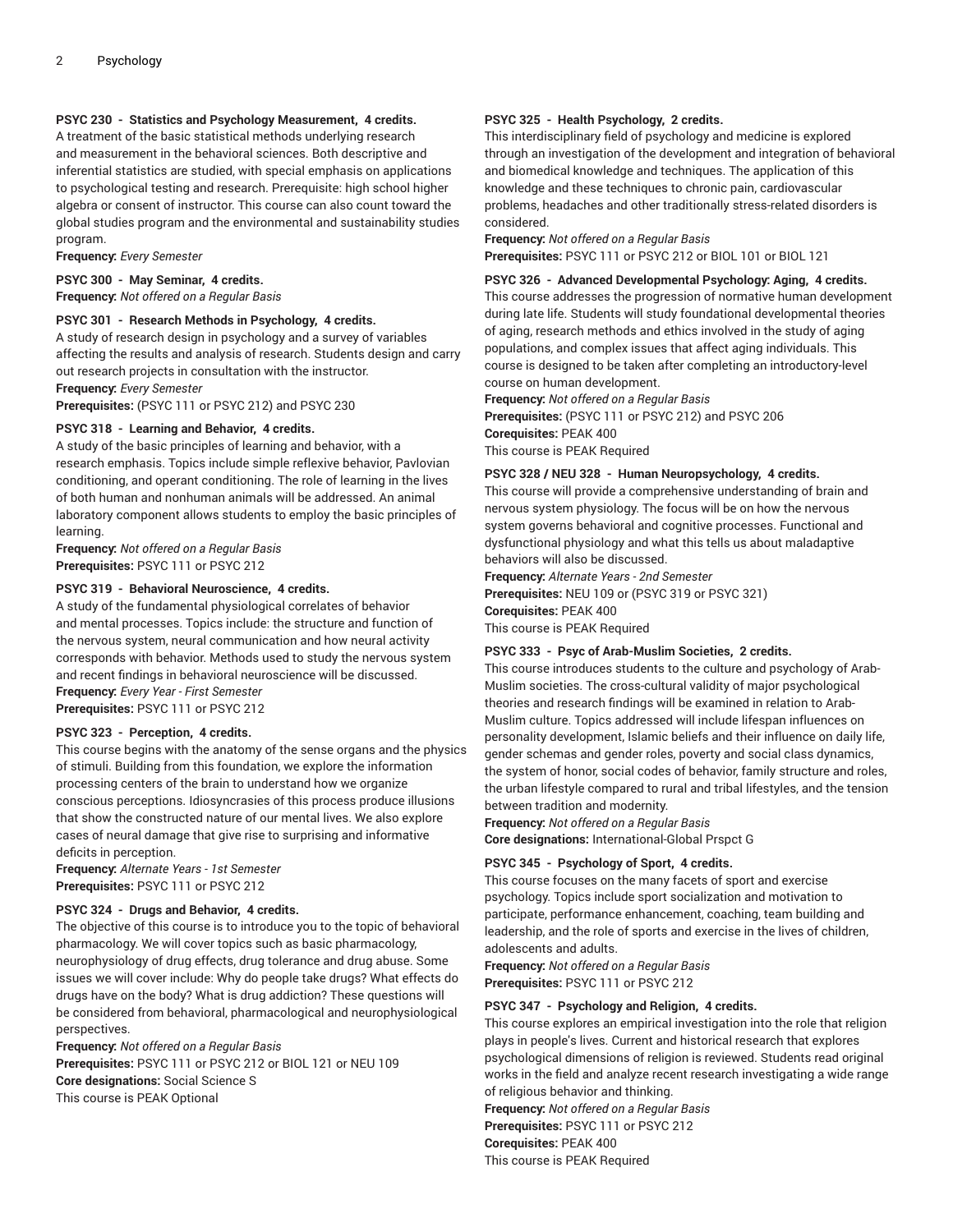#### **PSYC 351 - Social Psychology, 4 credits.**

This course presents psychological principles important to an understanding of human interaction and emphasizes how interaction in the social world influences individuals' thoughts and behaviors. The role of research in identifying these principles is stressed. Topics examined include attitudes, prejudice, love, human sexuality, conformity, compliance and obedience.

**Frequency:** *Every Semester*

**Prerequisites:** PSYC 111 or PSYC 212 **Core designations:** U.S. Cultural Diversity U, Social Science S

#### **PSYC 357 - Abnormal Psychology, 4 credits.**

A systematic examination of personality maladjustment and disorganization. A clinical approach is emphasized, and case studies are included. Among topics discussed are affective disorders, psychoses, substance use disorders, personality disorders, mental retardation and treatment approaches.

**Frequency:** *Every Semester* **Prerequisites:** PSYC 111 or PSYC 212

### **PSYC 361 - Cognitive Psychology, 4 credits.**

This course addresses major theories and classical research in cognitive psychology. An emphasis will be placed on applying these theories to the full spectrum of everyday experiences. This course will also investigate, and attempt to explain, cognitive disturbances caused by neurologic insults.

**Frequency:** *Every Semester*

**Prerequisites:** PSYC 111 or PSYC 212

#### **PSYC 371 - Introduction to Psychotherapy, 4 credits.**

This course is an introduction to clinical fields in psychology. It addresses three primary topics: careers in mental health settings, theoretical approaches to psychotherapy, and an introduction to therapeutic skills. Students will gain insight into the life of a clinician and further their understanding of the relationship between psychological science/theory and practice.

**Frequency:** *Every Year - Second Semester* **Prerequisites:** PSYC 111 or PSYC 212

#### **PSYC 380 - Special Topics, 0-4 credits.**

Courses covering various topics of interest in this particular discipline are offered regularly. Contact department or program chair for more information.

**Frequency:** *Not offered on a Regular Basis* **Repeatable:** Yes

#### **PSYC 382 - Pre-May Seminar, 2 credits.**

Designed to orient the student to the practice, instruction and research of psychology in the United States. The student is also introduced to historical, cultural and socioeconomic factors that influence the development of psychology in the United States as well as in Europe. This course prepares students for the May Seminar.

**Frequency:** *Not offered on a Regular Basis* **Prerequisites:** PSYC 111 or PSYC 212

#### **PSYC 383 - Psychology of Gender, 4 credits.**

The course focuses on gender as a factor in the human experience. The course is designed to be taken after completing at least one introductory level psychology course, or a relevant social sciences course in another discipline. Students will study research investigations of gender and whether or not gender differences exist, as well as consider how race, ethnicity and class interact with each other to produce individual differences in the human experience. Topics studied include stereotypes, gender development, politics and work, and "isms" such as sexism, racism, heterosexism and classism. Special emphasis is given to methodology, research findings, and theory in explaining how and why individuals differ. This course can also count toward the women's and gender studies program.

**Frequency:** *Every Year - Second Semester* **Prerequisites:** PSYC 111 or PSYC 212 **Core designations:** U.S. Cultural Diversity U

#### **PSYC 384 - The Life of a Psychologist: Women in Science Making the Links Between their Work and their World, 2 credits.**

This course focuses on the professional and personal lives of female psychologists. Students will learn about the scientific contribution of their work, as well as the challenges and rewards they have experienced in their careers and personal lives. Issues that are addressed include: balancing a career and a life, finding a voice, and developing an identity. This course can also count toward the women's and gender studies program.

**Frequency:** *Not offered on a Regular Basis* **Prerequisites:** PSYC 111 or PSYC 212

#### **PSYC 390 - Cooperative Education, 1-8 credits. Frequency:** *Every Semester*

**Repeatable:** Yes

#### **PSYC 407 - Psychological Assessment, 2 credits.**

A study of the principles of assessment in psychology. Personality and intellectual assessment serve as the focus, with such issues as test construction and administration, reliability, and validation strategies discussed.

**Frequency:** *Not offered on a Regular Basis* **Prerequisites:** PSYC 111 or PSYC 212

#### **PSYC 420 - Cross-Cultural Psychology, 4 credits.**

This course exposes students to the history of cross-cultural psychology, cross-cultural research methods, and the major dimensions of crosscultural variability. Research on the cross-cultural similarities and differences in basic psychological and developmental processes, conceptions of health, self construals, personality, abnormal behavior, and interpersonal behavior will be discussed. Cultural influences on ethnocentrism, prejudice, attributions, language and communication, treatment of abnormal behavior, and intergroup relations will be explored. This course can also count toward the global studies program. **Frequency:** *Not offered on a Regular Basis*

**Prerequisites:** PSYC 111 or PSYC 212

**Core designations:** International-Global Prspct G

#### **PSYC 440 - Behavior Analysis and Modification, 2 credits.**

A philosophy, theory and technology of behavior acquisition and change is presented and critically evaluated. Individual and institutional examples of behavioral interventions are examined with a special emphasis on techniques used to change behavior in these settings. This course also stresses the acquisition and use of behavior management skills through demonstrations and assignments.

**Frequency:** *Not offered on a Regular Basis*

**Prerequisites:** PSYC 111 or PSYC 212